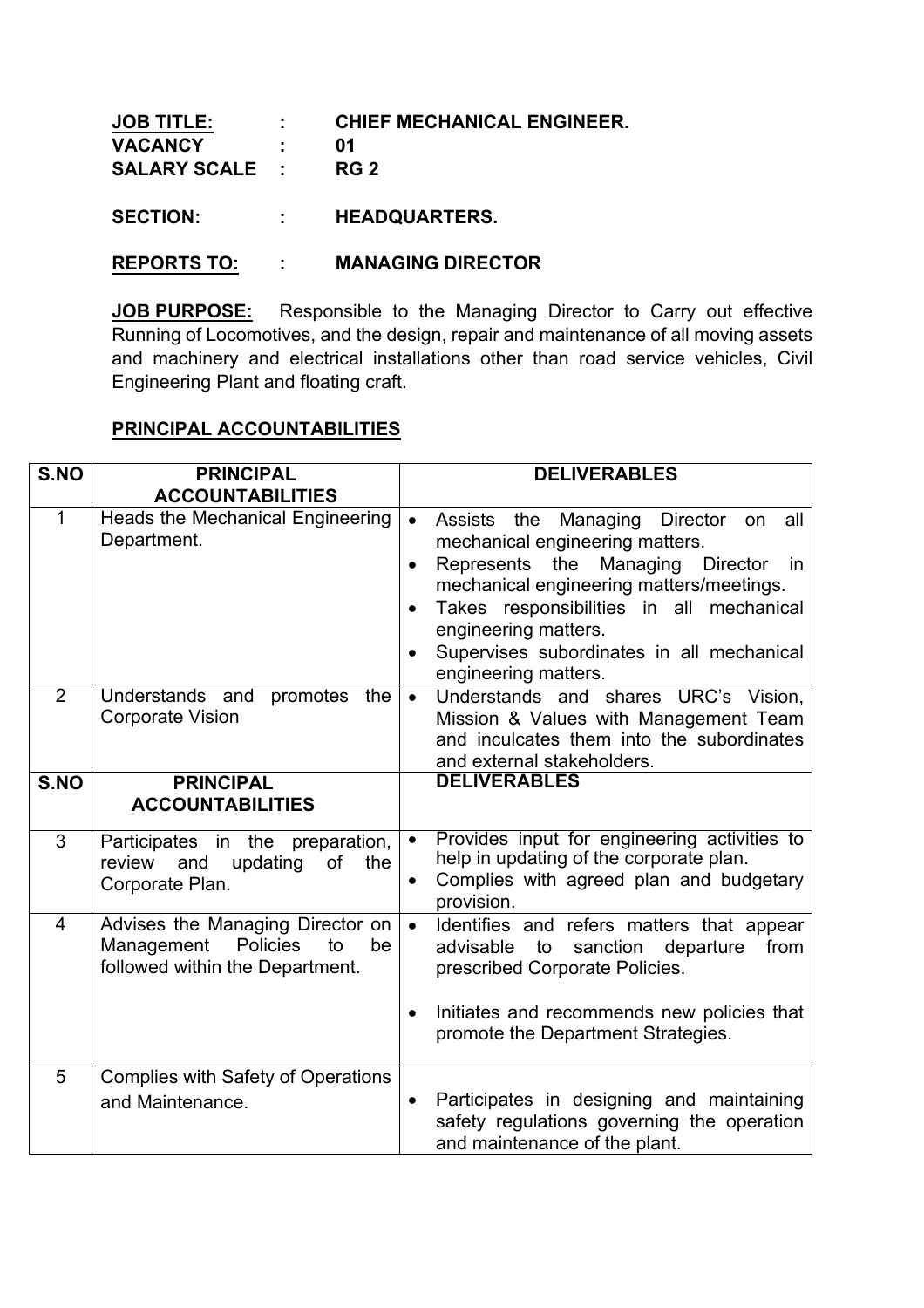|                |                                                                                           | Carries<br>strict<br>out<br>adherence<br>to<br>implementation of safety & maintenance<br>regulations.                                                                                                                                                                                                                                                                                                                                                                                                                                                                                                           |
|----------------|-------------------------------------------------------------------------------------------|-----------------------------------------------------------------------------------------------------------------------------------------------------------------------------------------------------------------------------------------------------------------------------------------------------------------------------------------------------------------------------------------------------------------------------------------------------------------------------------------------------------------------------------------------------------------------------------------------------------------|
| 6              | Receives Policy Directives<br>and<br>properly interprets them.                            | instructions<br>$\bullet$<br>Communicates<br>clear<br>to<br>subordinates and makes them carry<br>out<br>policy directives effectively.                                                                                                                                                                                                                                                                                                                                                                                                                                                                          |
| $\overline{7}$ | Formulates and submits to the<br>Managing Director Workshop<br>&<br>Locomotives programs. | utilization<br>Details<br>production<br>known<br>requirements of the branch,<br>Details anticipated workshop resources, e.g.<br>$\bullet$<br>buildings, services, tools, equipment, staff<br>and labour.<br>Details known availability of materials (direct<br>and indirect).                                                                                                                                                                                                                                                                                                                                   |
| 8              | Manages and motivates staff                                                               | Participates in recruiting and developing<br>$\bullet$<br>staff who are capable of achieving objectives<br>that are set for them,<br>•. Creates conducive working environment for<br>Department staff,<br>• Appreciates staff for good work done.                                                                                                                                                                                                                                                                                                                                                               |
| 9              | Plans<br>Workshop<br>&<br>Prepares<br>Control Programs.                                   | Specifies activity required to complete an<br>$\bullet$<br>order using modern planning techniques<br>such as network analysis, etc.<br>Supplies all direct and indirect materials,<br>facilities, jigs , tools, etc. as and when<br>required,<br>Advises manufacturing / Works Sections to<br>$\bullet$<br>follow the schedules established by the<br>above production planning function,<br>Receives production progress advice<br>٠<br>frequently relative to instructions issued.<br>Works closely with the Principal Industrial<br>Engineer<br>in<br>connection<br>with<br>physical<br>planning allocation. |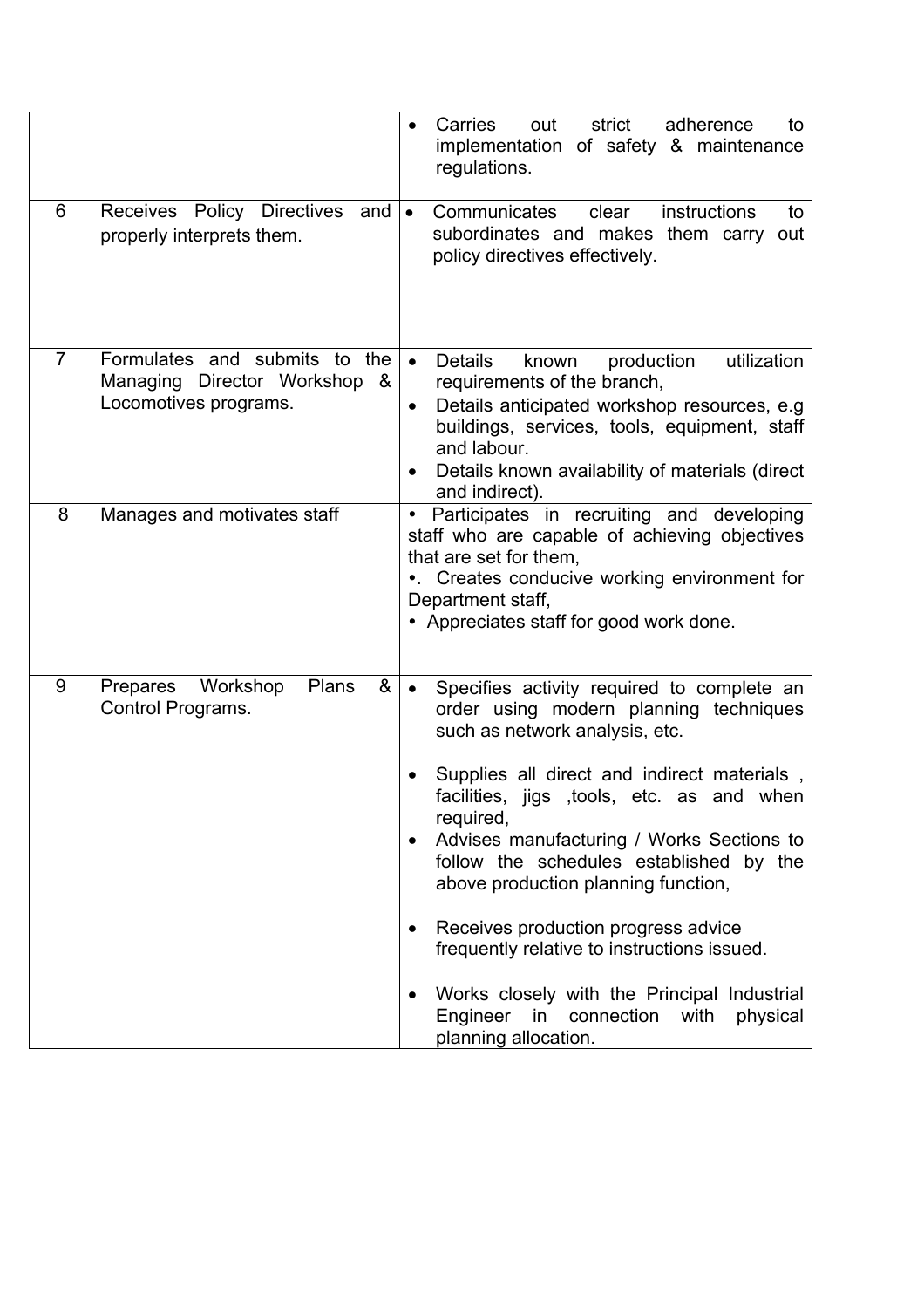| 10 | Supervises Department Purchases.                           | Monitors the quantity of materials, supplies,<br>$\bullet$<br>services and equipment required for the<br>department, purchased items and services<br>arrive as promised by suppliers promptly.<br>Promptly<br>obtains<br>authority<br>from<br>the<br>$\bullet$<br>Managing Director for the purchase<br>of<br>equipment, furniture, materials, etc.,<br>Works closely with the Principal Supplies<br>$\bullet$<br>Officer in respect of purchase and delivery<br>storage                                                   |
|----|------------------------------------------------------------|----------------------------------------------------------------------------------------------------------------------------------------------------------------------------------------------------------------------------------------------------------------------------------------------------------------------------------------------------------------------------------------------------------------------------------------------------------------------------------------------------------------------------|
| 11 | effective<br><b>Maintains</b><br>an<br>Storekeeping        | Receives, safeguards, issues, and accounts<br>$\bullet$<br>for items required to manufacture a product<br>from construction or building work, perform<br>a service or operate the Department.<br>Submits returns for material utilization to the<br>Managing Director.                                                                                                                                                                                                                                                     |
| 12 | Maintains excellent Quality Control<br>(Inspection)        | Establishes quality standards and<br>$\bullet$<br>acceptable limits of variation in the attributes<br>of the Department's products and work at<br>stages of operations.<br>Conducts quality control measurements and<br>analysis.<br>Establishes ways of preventing or limiting<br>٠<br>unacceptable work sub-assemblies or<br>products.                                                                                                                                                                                   |
| 13 | Carries out an efficient & effective<br>Plant Maintenance. | buildings, facilities and<br>Maintains<br>utility<br>$\bullet$<br>services within the Corporation in safe<br>operating condition, by establishing<br>and<br>maintaining planned maintenance system.<br>Specifies or approves all divisional factory<br>and office equipment installation.<br>Facilitates the provision of electricity, water<br>٠<br>and similar services needed by the<br>Corporation,<br>Maintains specification and location records<br>$\bullet$<br>of all capitalized equipment in the<br>Department. |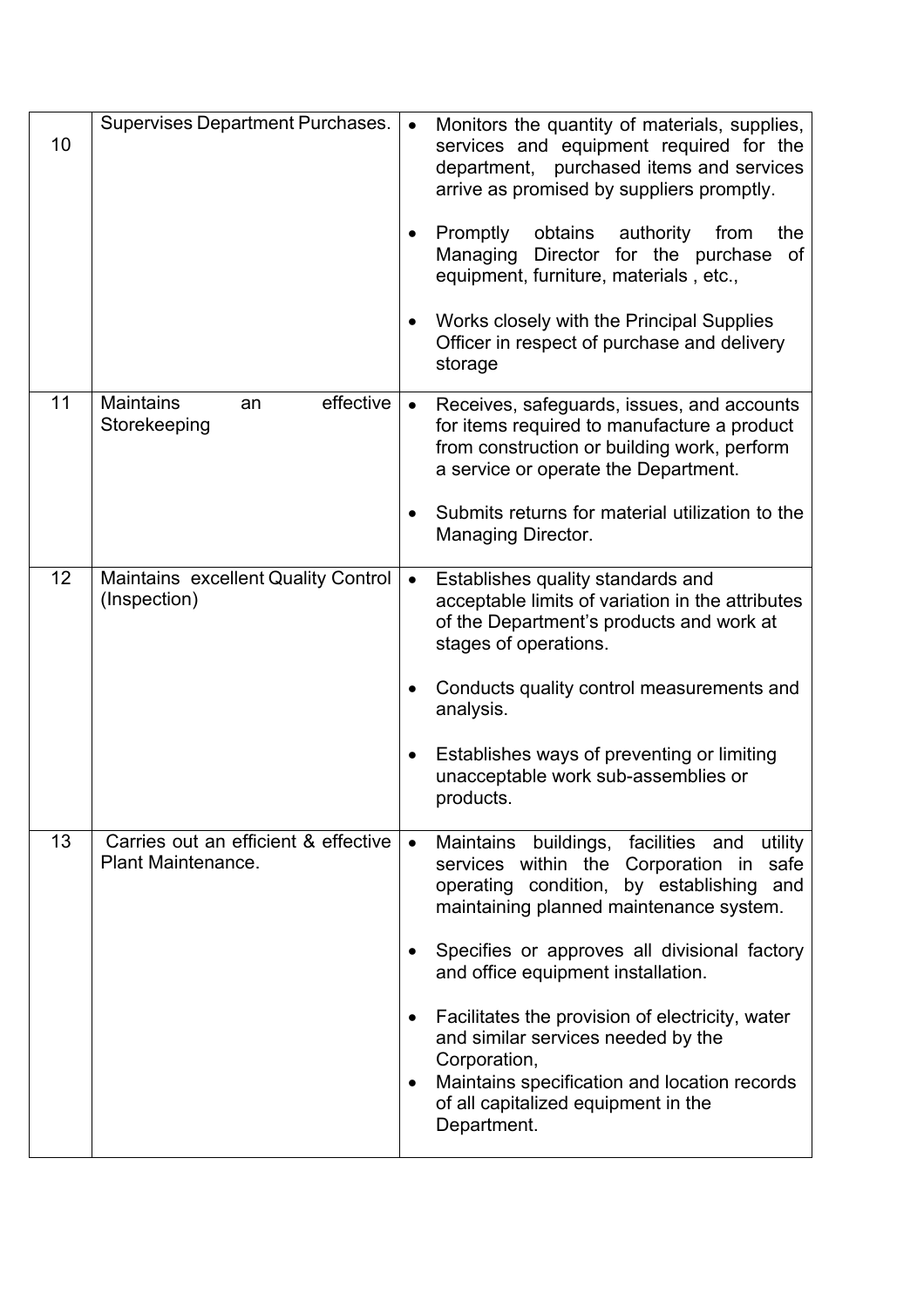| 14 | <b>Carries out sustained Material</b><br>development                                                                                 | $\bullet$                   | Re-appraises<br>and<br>redesigns<br>the<br>Department's existing products with respect<br>to materials, appearance, performance and<br>manufacturing requirements, to reduce costs<br>and improve quality.                                                                                                                                                                                                                                                                                                                                                                      |
|----|--------------------------------------------------------------------------------------------------------------------------------------|-----------------------------|---------------------------------------------------------------------------------------------------------------------------------------------------------------------------------------------------------------------------------------------------------------------------------------------------------------------------------------------------------------------------------------------------------------------------------------------------------------------------------------------------------------------------------------------------------------------------------|
| 15 | Maintains efficient Operations<br>of<br><b>Trains</b>                                                                                | $\bullet$<br>$\bullet$      | Issues speed restrictions for publication in<br>the traffic notice.<br>Promptly attends to accidents along the line<br>and submits reports thereof.<br>Assists in the calculation of line capacity<br>Works closely with the Chief Traffic Manager<br>on this problem.                                                                                                                                                                                                                                                                                                          |
| 16 | Carries<br>out<br>Cost<br>Accounting<br>Planning, directing and measuring<br>the monetary results of the<br>Department's operations. | $\bullet$<br>$\bullet$<br>٠ | Prepares (in consultation with the Chief<br>Accountant) planned budgets, performance<br>standards<br>or<br>target<br>costs<br>for<br>the<br>Department's activities,<br>Records costs incurred in relation to work<br>performed,<br>Measures the actual results against budgets,<br>standards<br>and<br>targets,<br>analyzes<br>and<br>accounts for variances.<br>Investigates the causes of variances, and<br>reports them to the Managing Director and<br>takes the necessary corrective action by<br>employing work-study personnel to reveal<br>the causes of the variance. |
| 17 | <b>Maintains</b><br>of<br>high<br>standards<br><b>Corporate Designs and Services</b>                                                 | ٠<br>٠                      | Prepares engineering design and estimates.<br>Enforces compliance of design standards<br>and specifications,<br>Approves<br>design<br>architectural<br>all<br>and<br>drawings<br>liaises<br>with<br>and<br>appropriate<br>authority.<br>Carries out Estate rating and evaluation.                                                                                                                                                                                                                                                                                               |
| 18 | Submits Regular Reports, Returns<br>and other Requisite information to<br>the Managing Director                                      | $\bullet$                   | Prepares and submits weekly, and monthly<br>Operation and Maintenance reports, returns<br>as stipulated and checks for accuracy,                                                                                                                                                                                                                                                                                                                                                                                                                                                |
| 23 | lawful<br>Carries<br>any other<br>out<br>allocated<br>assignment<br>the<br>by<br>Managing Directory.                                 | $\bullet$                   | Cooperatives and readily responds to any ad<br>hoc tasks assigned.                                                                                                                                                                                                                                                                                                                                                                                                                                                                                                              |